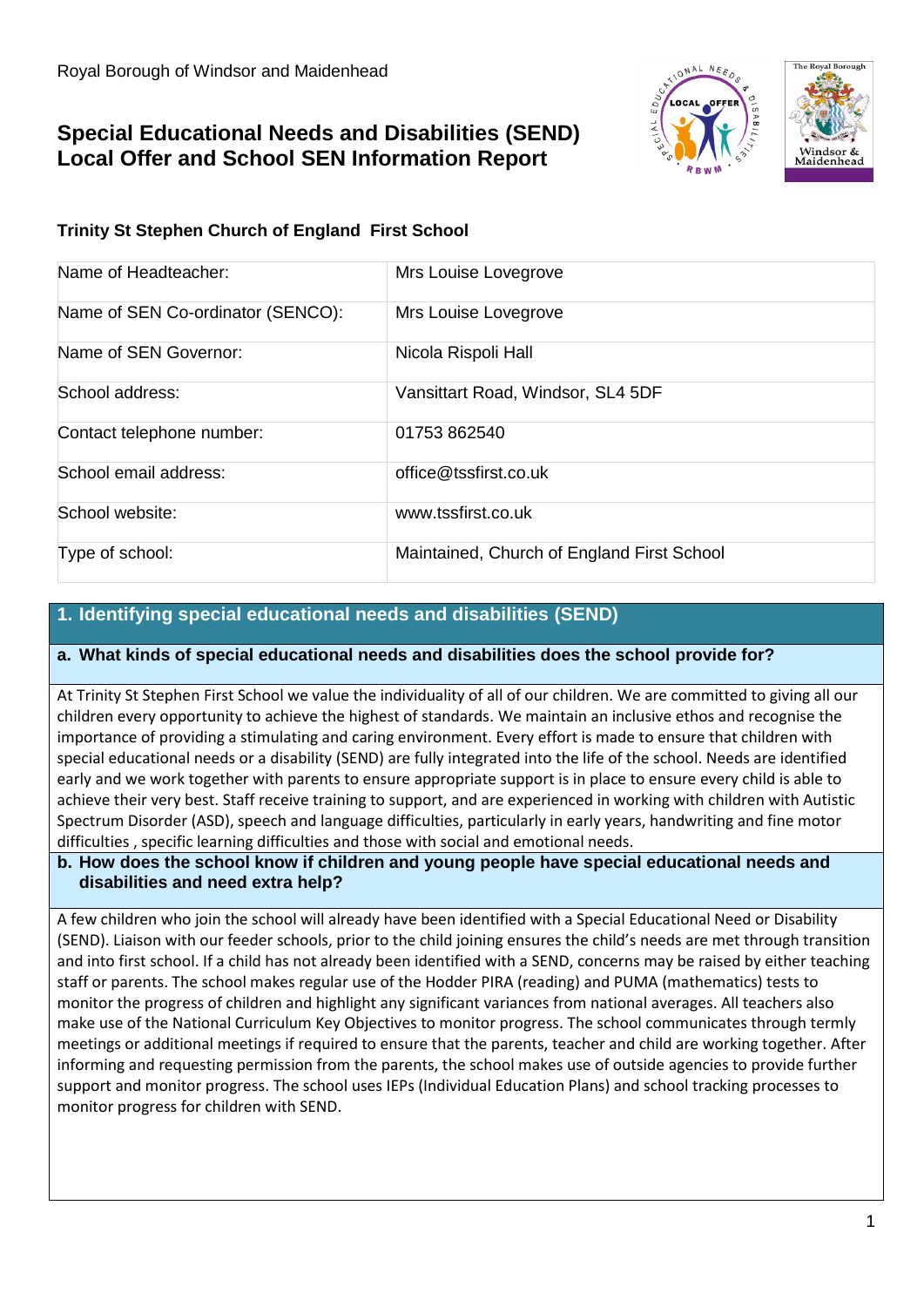#### **c. What should I do if I think my child/young person may have special educational needs/disabilities?**

If you are concerned the first point of contact should be the class teacher. This can be done either by talking to the class teacher or making an appointment through the school office. Parents can also contact the Head teacher, who is also the SENCO at Trinity St Stephen First School.

# **2. Support the school provides for children and young people with SEND**

#### **a. What teaching strategies do you use to support children with special educational needs and disabilities?**

A range of strategies are used for all children to engage and stimulate learning. The learning is differentiated to provide challenge and support. Children receive a variety of written and verbal feedback on their learning which includes a celebration of what has gone well and next steps for areas they are still working on. Sometimes the children talk with each other to assess what has gone well and what needs further attention, this is supported by teacher input. Some children may require changes to their environment, for example the use of a visual timetable or wheel chair access; this would be discussed and arranged on an individual basis.

#### **b. What additional support is available to help my child with their learning including specific interventions provided and adaptations to the curriculum and learning environment?**

We have a part time teacher who works with individuals and small groups of children who need additional support specifically with English.

Three members of staff are ELKLAN trained. One works in close consultation with the school's allocated Speech and Language Therapist to deliver speech and language programmes to identified children. This includes Lego Therapy. The school also has an Emotional Literacy Support Assistant (ELSA) who works with individuals or small groups of children who may have social and emotional difficulties. Two of our teaching assistants have undertaken training in leading nurture groups for children who may be experiencing social and emotional difficulties.

In addition to this every class has access to a teaching assistant. The number of teaching assistants in a class may vary according to the need.

The majority of the teaching and support staff have completed Level 1 training in ASD delivered by the Shine Team. All our teaching assistants have benefitted from a programme delivered by the Occupational Health team in developing fine motor skills and improving handwriting.

We may use precision teaching techniques if it is considered beneficial.

The school has access to a variety of software programmes to support different needs.

The school makes use of a variety of specialist services including The Education Psychology Service, including training from specialists.

**c. How is the decision made about what type and how much support my child/young person will receive?**

When a child is identified as requiring extra support there will be a meeting to discuss the IEP targets and the strategies that are going to be used to support their achievement. The targets and support will depend on the level of need. A provision map indicates how resources are allocated.

#### **d. How will I (the parent) be involved in planning for and supporting my child/young person's learning?**

Parents are always part of the discussion on targets and actions taken to support the child meet the targets. Our IEPs also include ideas and suggestions for support that can be undertaken at home. The school also has a Family Link Worker.

The school arranges open sessions for parents to attend on topical subjects, recently these have included, Phonics and a Punctuation and Grammar session. At these sessions feedback is always requested and we try to design sessions around suggestions.

Our teachers are readily available for discussions if there is an area of concern and we have, where necessary, implemented home school communication books in individual cases.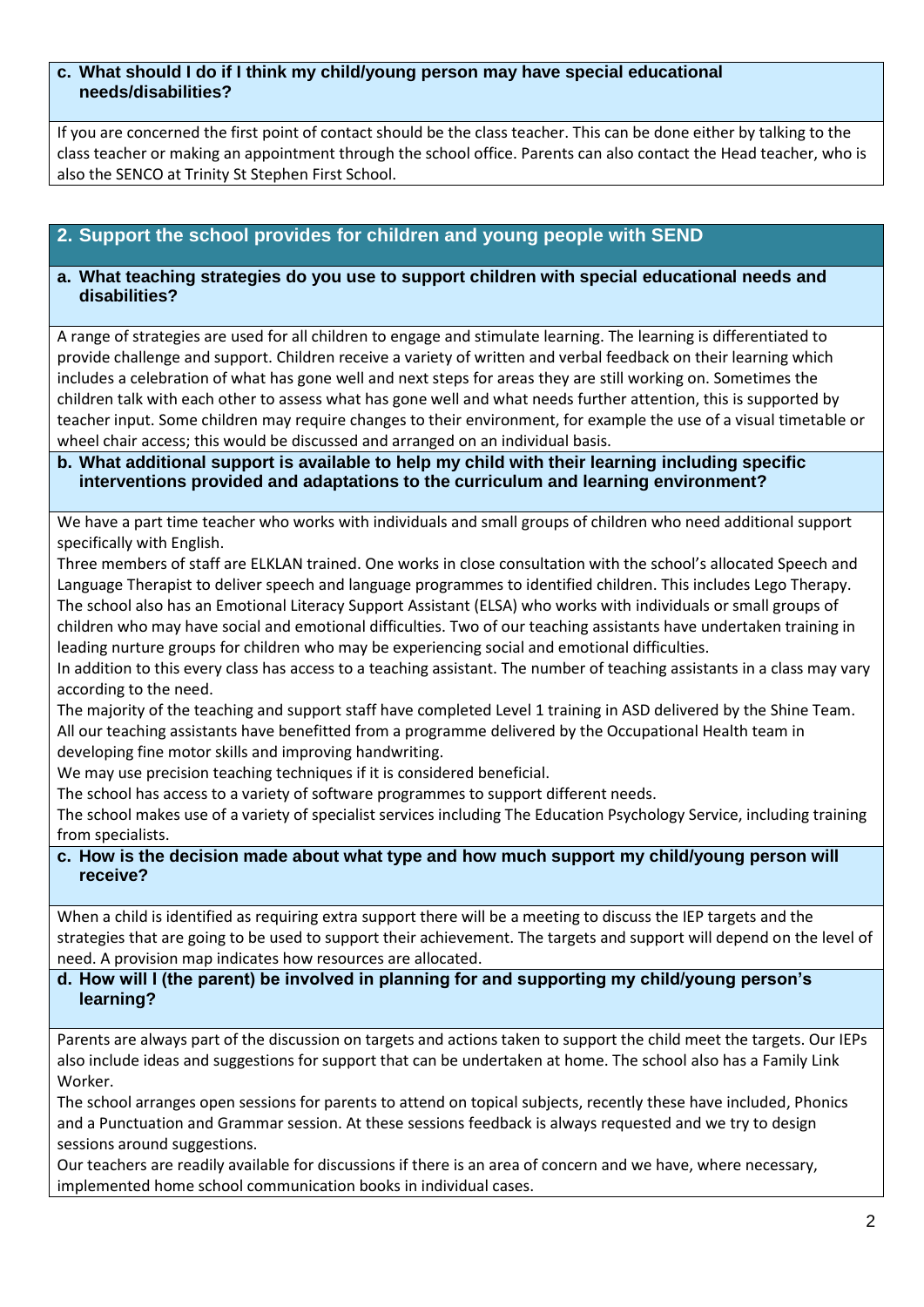#### **e. How will my child be involved in his/her own learning and decisions made about his/her learning?**

Pupils are encouraged to respond to feedback and regularly involved in discussions about their learning. Depending on the age and maturity of the child they may be involved in discussions about their future targets. Children who have an EHC are asked for their opinions and these are fed into the annual review process.

#### **3. Children and young people's progress**

#### **a. How do you check and review my child/young person's progress?**

Teachers working with your child regularly evaluate progress towards identified targets using the IEP. A school tracking system is also used to oversee progress. Parents of children with an IEP are invited to a termly meeting to celebrate the progress and discuss the next steps and new targets. This also includes opportunity to discuss how home can support progress too. Children with a Statement or Education, Health and Care (EHC) plan will have a formal annual review in addition to this.

#### **b. How do you involve my child/young person and parents in those reviews?**

You will be invited to attend your child's annual review and can bring other people e.g. other professionals or a family friend if you choose to. You will be given an opportunity to make contribution prior to the review if you would like to. We do sometimes invite the child to attend the review, depending on how they feel about being part of the meeting, but always ask their views prior to the meeting and make sure these form a key part in any decisions made. At the end of the review you will receive a written record of what has been discussed and any outcomes we have agreed.

#### **c. How do you know if the provision for children and young people with SEND at your school is working?**

Children's progress towards agreed targets is assessed regularly. If an intervention is not helping a child achieve these targets we will consider another approach and once a target has been met the IEP is reviewed and changed accordingly.

#### **4. Support for overall well-being**

#### **a. What support is available to promote my child/young person's emotional and social development?**

All class teachers take time to discuss issues as they arise and children are given time to discuss their worries and anxieties in assemblies and circle time. Our Emotional Literacy Support Assistant (ELSA), Family Link Worker and other teaching assistants are able to offer additional interventions such as social groups and nurture groups for children who need support with emotional and social development. We have an Anti-Bullying Policy and we take part in Anti Bullying Week activities. We sometimes make use of RBWM Behaviour Support Team. In the past we have accessed support with Transition workshops and Spot and Stop Anti Bullying workshops. Where concerns continue, with parental permission, we are able to access other services through an Early Help Assessment, this may lead to other agencies such as Play Therapists being involved.

Our PSHE programme, Jigsaw, has a well – being focus. We deliver Well Being and Healthy days where the school focus is on mental and physical well-being. This may involve activities such as meditation, physical exercise and learning about healthy eating.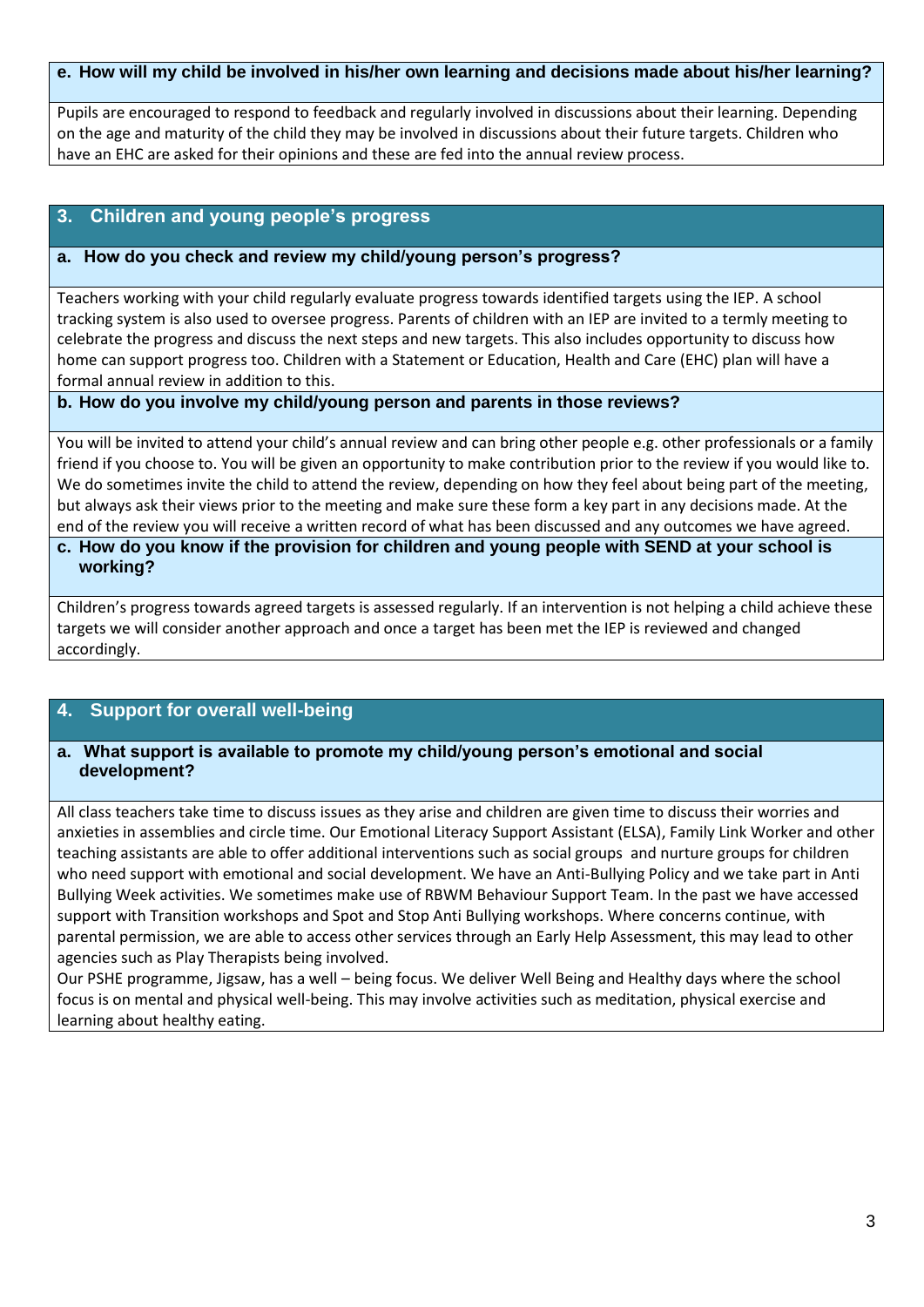### **5. Preparation for new and next steps**

#### **a. How will you help and prepare my child to join your school?**

When children join our school in Reception our Reception Class Teacher(s) have visited most children in their setting before they come to school and they will have liaised with staff in their previous nursery too. We hold information sessions for parents and the children are invited to come and spend half the day here so that they can become more familiar with the setting. Our Parent/Teacher Association provide social meetings before the start of the year so that parents feel supported too.

#### **b. How will you prepare my child young people to join their next year group/school/college/ stage of education or life?**

Children who require more support are identified early on and individualised arrangements are made depending on the need. These may take the form of visits to the new school after school when it is empty, visiting during a lunch time, visiting with one of our staff members to take photographs and create a book about the new school. Arrangements would be made to discuss your child and their needs before they leave and necessary paperwork would be passed on.

# **6. Accessibility and specialist equipment**

#### **a. How accessible is the school environment?**  *(A link to the School's Accessibility Plan can be found in section 8b)*

- **Is your school wheelchair accessible?**  Trinity St Stephen is wheelchair accessible and all classrooms and cloakrooms are on the ground floor. We do not have electronic doors.
- **Have adaptations been made to the auditory and visual environment?**  We have contrasting paintwork.
- **What changing & toilet facilities does the school have for children and young people with SEND?** The school has a disabled toilet.
- **Do you have disabled car parking for parents?**  Arrangements can be made for parents and carers who are disabled to park immediately outside the school premises.

#### **b. What if my child needs specialist equipment or facilities?**

We will make every effort to provide the equipment and resources your child needs. If we do not receive additional funds through your child's EHC (Education Health Care Plan), we will investigate other possible sources of funding i.e. local trusts or charities. We can also look to other services to loan appropriate equipment.

**c. How will my child/young person be included in activities outside the classroom including physical activities, school clubs and school trips?**

As part of our inclusive ethos we want all children to take part in activities outside the classroom. When planning school trips we consider the needs of the pupils and will talk to you in the early stages of planning to discuss whether it is safe and appropriate for your child to be included. Every effort will be made to include all children. We complete risk assessments for any offsite activity and these take account of the needs of the children we are taking.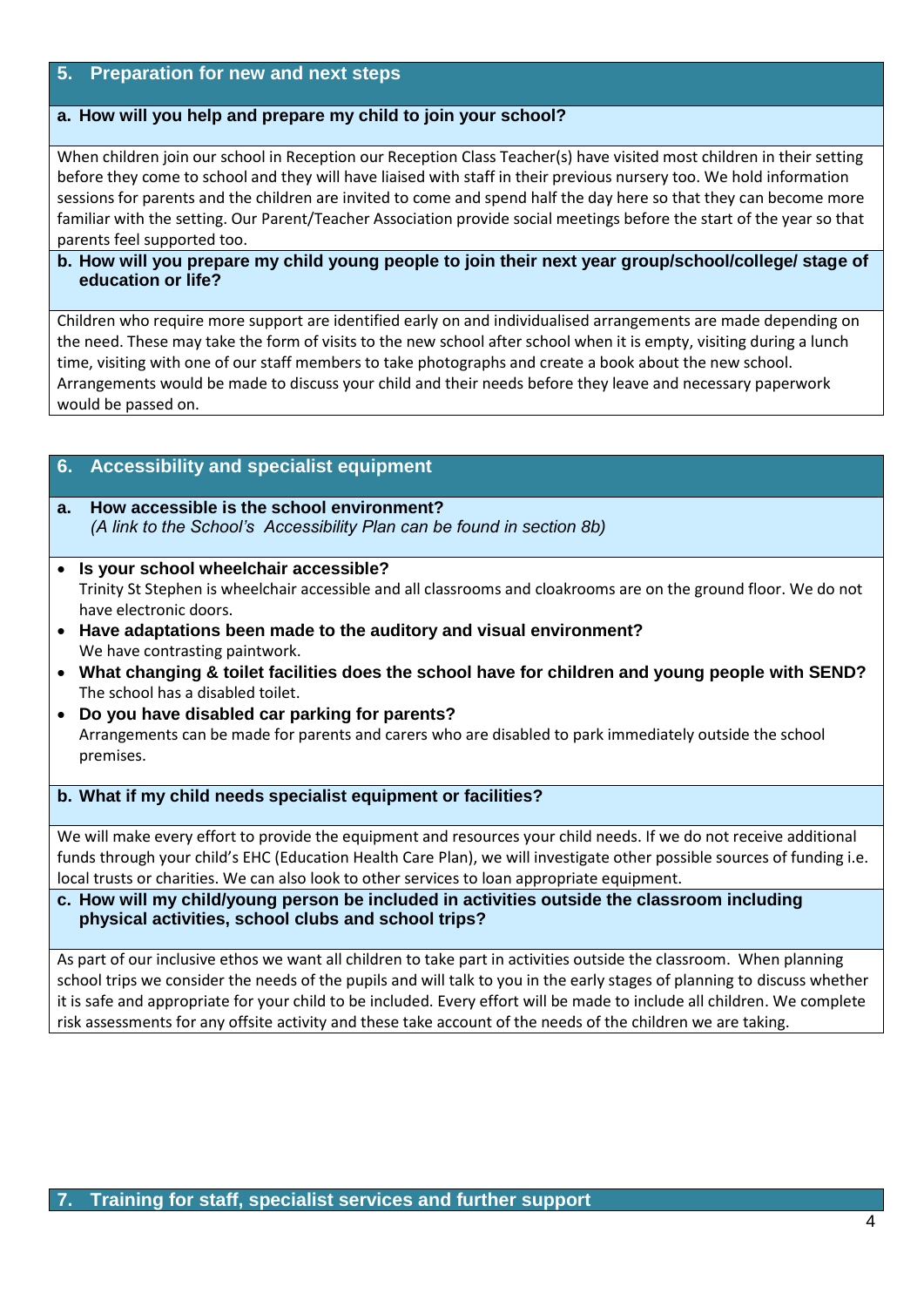#### **a. With regard to staff who support children with SEND, what expertise do they have and what training have they undertaken?**

We have one ELSA and two ELKLAN trained member of staff.

Two members of staff have received training on leading Nurture Groups.

All teaching staff have received ASD Level 1 training.

The Education Psychologist has delivered training on Attachment Needs.

Two staff have completed the First Aid at work 3 day course.

All staff have completed the 1 day Paediatric First Aid Course.

A group of staff have completed training in managing Asthma, Epilepsy, Anaphylaxis .

Staff attend courses usually provided by RBWM dependent on need and school priorities.

**b. What other agencies do you involve to meet the needs of my child/young person and how can I access support from these agencies?** 

Trinity St Stephen works closely with a range of outside agencies. For example, E.g. Speech & Language therapy, RBWM Children and Young People Disability Service, Educational Psychologists, Behaviour Support, Shine Team (Outreach Autism Service). Families are always advised and asked to complete a referral form when outside agency support is being sought.

**c. Who should I contact to find out about other support for parents/carers and families of children and young people with SEND?**

You can contact the Information, Advice and Support Service for Windsor and Maidenhead who provide impartial information and advice on matters relating to Special Educational Needs and Disabilities for children and young people aged 0-25 and their families

Tel: 01628 683182

Email: [IAS@rbwm.gov.uk](mailto:IAS@rbwm.gov.uk)

Website: <http://ias-rbwm.co.uk/>

Please follow this link to the Royal Borough of Windsor and Maidenhead's Local Offer for information about other services that might be available to support your child/young person: [www.rbwm.gov.uk/localoffer](http://www.rbwm.gov.uk/localoffer)

# **8. Policies**

**a. Are you aware/familiar with the requirements of the Disability Discrimination Act 1995 (Special Educational Needs & Disabilities Act 2001) and the Equality Act 2010?**

Yes

#### **b. Where can I find other school policies relating to SEND?**

The following SEND policies are available on the school website at the following link: *<http://www.tssfirst.co.uk/>*

- Inlcusion Policy (September 2020).
- Accessibility Plan (Jan 2016).
- Safeguarding Policy (October 2020).
- Behaviour Policy (January 2019*).*
- Medical Policy (April 2017)

Other policies for example:

- Intimate Care (Feb 2019)
- Raising Concerns at Work Policy (January 2016)